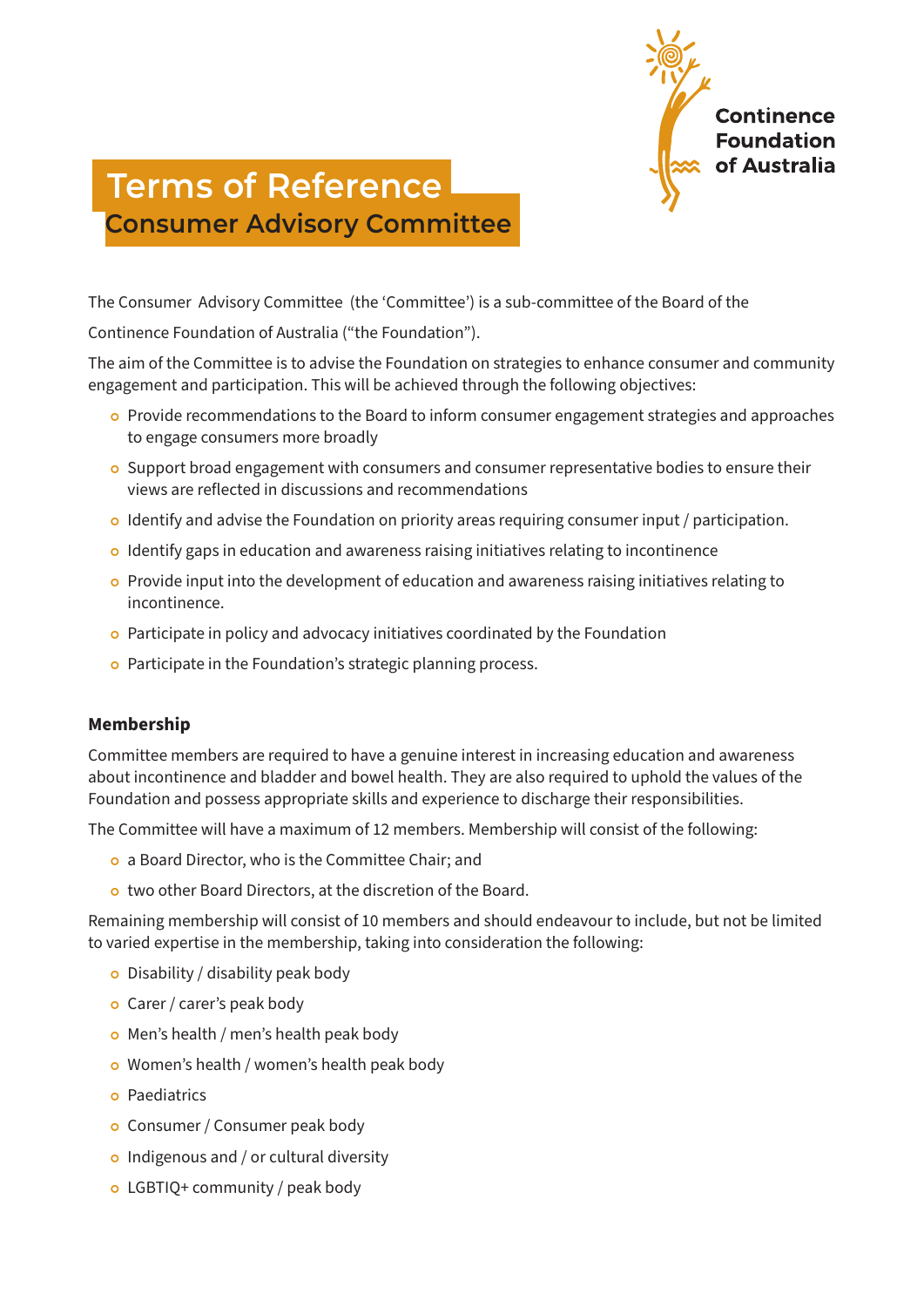## **Term of appointment**

Two (2) years.

Members can reapply for up to two (2) subsequent terms of two (2) years, six (6) years in total with the approval of the Chairperson and Board member/s.

The Board retains the right to remove members of the Committee at its discretion.

Depending on the issues arising, additional members can be appointed for fixed terms as appropriate with the approval of the Chairperson.

## **Application process**

Anyone wishing to join the committee must complete an Expression of Interest (appendix 1) form.

The Chairperson and appointed Board member/s review all applications based on the selection criteria.

All appropriate applicants are ratified for membership at the next available Board meeting. All new members are informed in writing of their appointment by the Chairperson.

## **New applicant support**

All new committee members will be buddied up with an existing committee member as a support person for the first 3 months of tenure if required.

## **Returning members**

All members who are nearing tenure completion will be notified at least two (2) months prior to their two (2) year completion date to express an interest in reapplying. All members who have completed their full six (6) tenure will be notified one (1) month prior to their tenure completion.

 If the member decides to re-apply for another two (2) year term, their renewal of tenure will be reviewed by the Committee Chair and Board member/s for approval. If a reapplying member is approved or denied for a further term, the member will be provided one (1) months' notice of the decision.

Succession planning is vital to ensure the committee is active and inclusive so automatic renewal is not necessarily a given and all memberships are based on the requirements of the committee at the particular time of renewal.

## **Exiting members**

All members who wish to leave the committee must give notice at least one (1) month prior to their intention to leave either prior, or at the end of their two (2) year tenure. This is to ensure recruitment processes and quorum requirements can be met. If a member needs to exit the committee earlier than the one (1) month notice period, the Chair can choose to overrule this clause.

# **Selection criteria**

## *Individuals*

- <sup>|</sup> Commitment to increasing education and awareness about incontinence and bladder and bowel health.
- o Experience of living with or caring for someone with incontinence.
- o Ability to attend meetings.
- $\circ$  Ability to work as part of a team.
- <sup>|</sup> Ability to recognise and respect the experiences of fellow Committee members.
- o Energy and enthusiasm.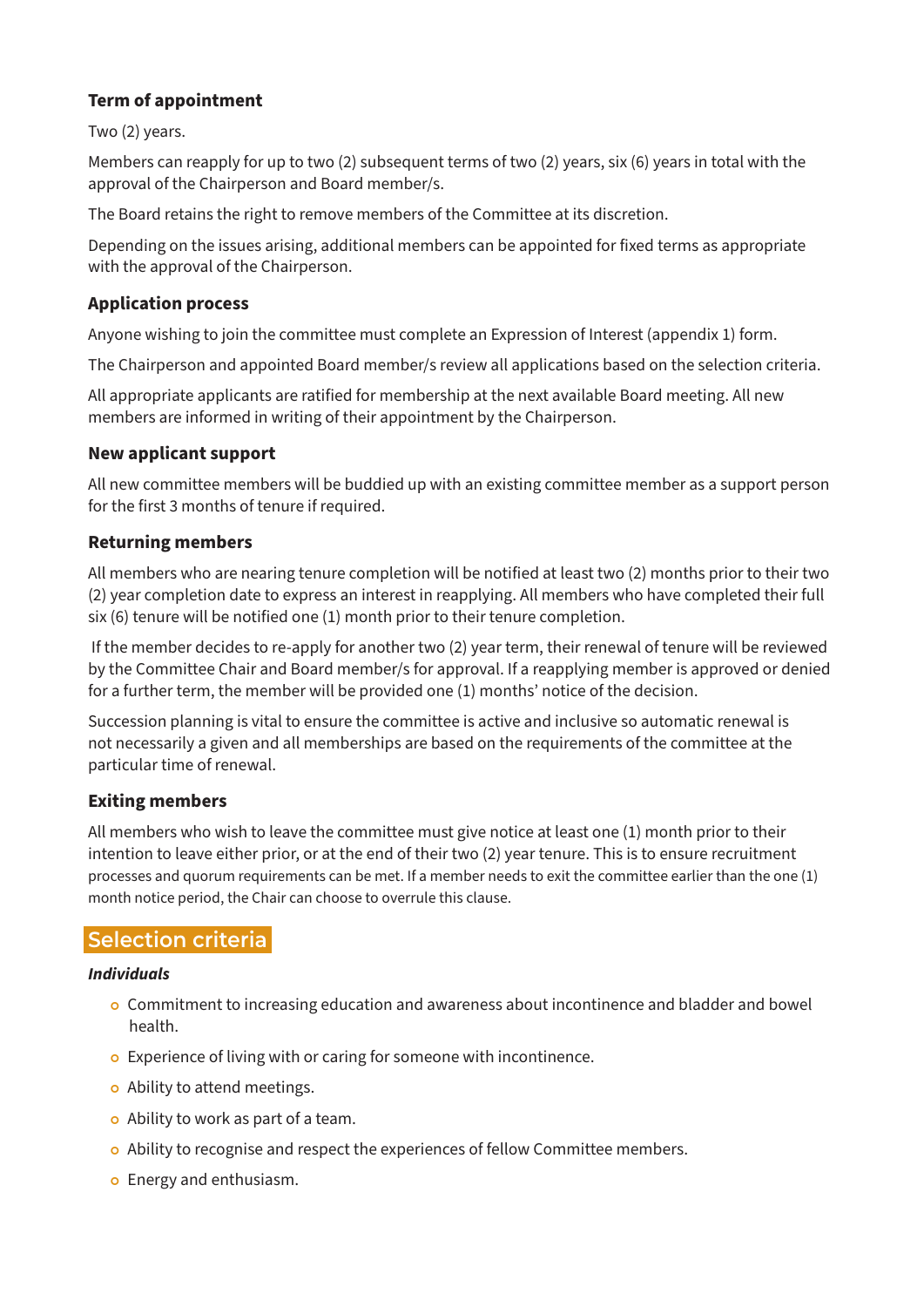#### *Representatives*

- <sup>|</sup> Commitment to increasing education and awareness about incontinence and bladder and bowel health.
- o The ability to represent a broad constituency.
- <sup>|</sup> Commitment to report back to the representative organization (if applicable) and consult on relevant matters
- o Ability to attend meetings.
- o Ability to work as part of a team.
- <sup>|</sup> Ability to recognise and respect the experiences of fellow Committee members.
- o Energy and enthusiasm.

# **Member responsibility**

Members will be required to:

- o Attend a minimum of three meetings per year
- o Actively participate in meetings
- o Read material between meetings

# **Meetings**

- o The Committee shall meet quarterly or as required.
- o Meeting dates will be set at the commencement of each financial year.
- o Meetings will be conducted face to face or by teleconference.

# **Confidentiality and Privacy**

From time-to-time Committee members may have confidential information made available to them whether orally or written. The information may by its very nature be confidential or be designated by the Foundation to be confidential and will advise members accordingly. Such information is to remain confidential.

## **Conflict of interest**

Members must declare anything in their personal or financial affairs, which if made public, would be of embarrassment to either the Foundation or individual member. The appearance of a conflict of interest is as important as any actual conflict of interest. A conflict of interest, or the appearance of a conflict, is likely to undermine the credibility of the Committee process or recommendations of the Committee. Where a member of the Committee experiences any conflict of interest or perceived conflict of interest it should be immediately declared to the Chair of the Committee. The Chair will advise the Committee accordingly.

## **Addendum**

#### **1. Meeting procedures**

- 1.1. Meetings are to be held quarterly, at the discretion of the Chair
- 1.2. The Chair may designate a member of the Committee as interim Chair, in case of absence